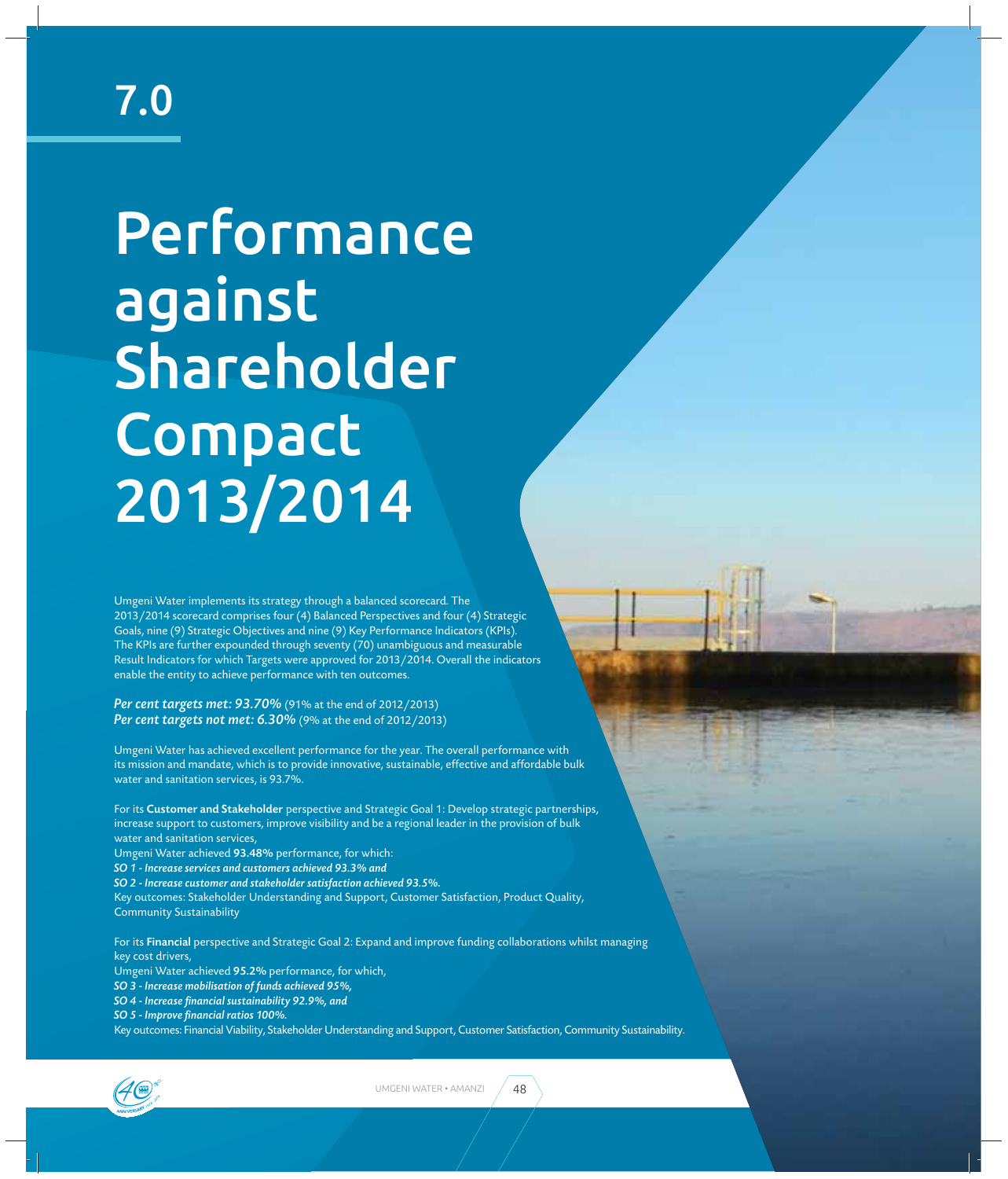Durban Heights - 2001

*Sound operational performance over the years*





For its Process Perspective and Strategic Goal 3: Remove system constraints and blockages through innovative thinking and improve efficiency of a<mark>l</mark>l inputs, Umgeni Water achieved **83.7%** for SO 6 - Improve s**ervice delivery systems.** Key outcomes: Operational Resiliency, Operational Optimisation, Community and Environmental Sustainability.

For its Organisational Capacity Perspective and Strategic Goal 4: Strengthen and develop quality human resources, infrastructure capacity and water resources sustainability to support growth, Umgeni Water achieved 98.5%, for which: *SO 7 - Improve and increase infrastructure assets achieved 98.8%, SO 8 - Increase water resources sustainability 100% and*

*SO 9 - Increase skills and competency 98%.*

Key outcomes: Infrastructure Stability, Water Resources Adequacy, Leadership and Employee Development

The detailed performance of the organisation against indicators and targets for 2013/2014 follows, with further expansion in each of the annual report chapters.<br>SO1, SO2 annual report chapters.

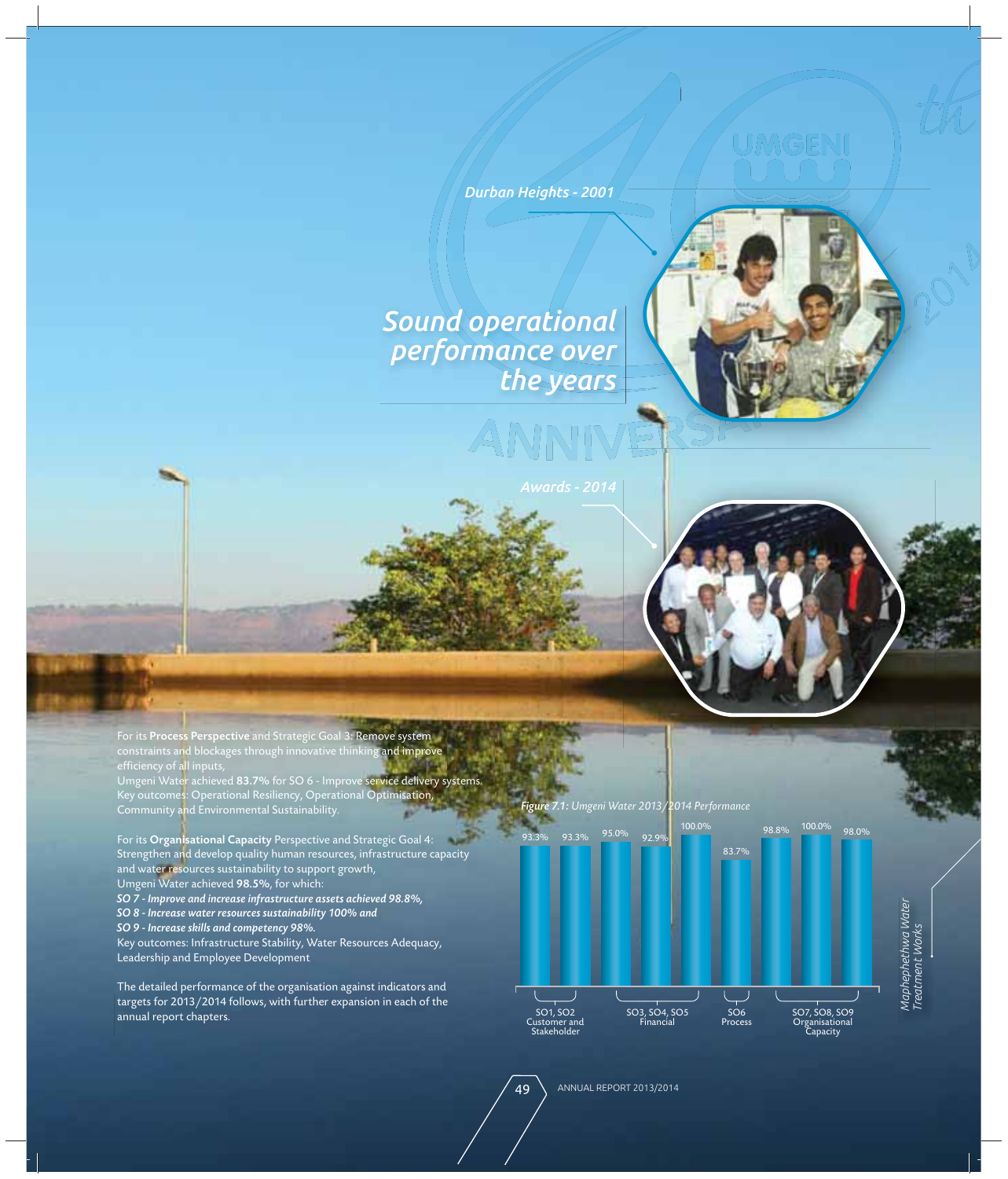## Scorecard 2013/2014 (Parent)

| #                                                                                                | <b>Result Indicator</b>                                                                                                               | <b>Target</b>                                                                 | <b>Actuals</b>                                                                | Variance                                | Pq# |  |  |  |
|--------------------------------------------------------------------------------------------------|---------------------------------------------------------------------------------------------------------------------------------------|-------------------------------------------------------------------------------|-------------------------------------------------------------------------------|-----------------------------------------|-----|--|--|--|
| <b>Balanced Scorecard Perspective: Customer and Stakeholder</b>                                  |                                                                                                                                       |                                                                               |                                                                               |                                         |     |  |  |  |
| OUTCOMES: Stakeholder Understanding and Support, Community Sustainability, Customer Satisfaction |                                                                                                                                       |                                                                               |                                                                               |                                         |     |  |  |  |
| <b>Strategic Objective 1: Increase services and customers</b>                                    |                                                                                                                                       |                                                                               |                                                                               |                                         |     |  |  |  |
|                                                                                                  | KPI 1 : The extent to which UW has grown its services and customers                                                                   |                                                                               |                                                                               |                                         |     |  |  |  |
| 1.1                                                                                              | Number of KZN WSA bulk water services plans<br>developed.                                                                             | 2 for existing WSAs.<br>1 for new WSA.                                        | 2 for existing WSAs.<br>1 for new WSA.                                        | Nil                                     | 64  |  |  |  |
| 1.2                                                                                              | Number of new business growth proposals<br>implemented.                                                                               | 1 implemented.<br>1 developed.                                                | 1 implemented.<br>3 developed.                                                | Nil                                     | 64  |  |  |  |
| 1.3                                                                                              | Number of new WTWs and business<br>growth proposals developed for<br>North-West Region.                                               | 3 WTWs acquired.<br>3 DMs proposals drafted.                                  | 0 WTWs acquired.<br>6 DMs proposal drafted.                                   | 0 WTWs acquired.                        | 64  |  |  |  |
|                                                                                                  | Strategic Objective 2: Increase customer and stakeholder value                                                                        |                                                                               |                                                                               |                                         |     |  |  |  |
|                                                                                                  | KPI 2 : The extent to which customer and stakeholder needs have been met.                                                             |                                                                               |                                                                               |                                         |     |  |  |  |
|                                                                                                  | OUTCOMES: Product Quality, Stakeholder Understanding and Support, Community Sustainability, Customer Satisfaction                     |                                                                               |                                                                               |                                         |     |  |  |  |
| 2.1                                                                                              | Number of Umgeni Water branded initiatives<br>implemented.                                                                            | 1 implemented.                                                                | 50% progress made.                                                            | Implementation delayed by<br>a month.   | 46  |  |  |  |
| 2.2                                                                                              | Per cent of customer and stakeholder communication<br>plan implemented.                                                               | 100% implemented.                                                             | 100% implemented.                                                             | Nil                                     | 46  |  |  |  |
| 2.3                                                                                              | Per cent of shareholder (Executive Authority and DWS)<br>communication plan implemented.                                              | 100% implemented.                                                             | 100% implemented.                                                             | Nil                                     | 46  |  |  |  |
| 2.4                                                                                              | Per cent customer bulk supply agreements in place,<br>signed and timely renewed.<br>(DWS SHC Indicator)                               | 100% (6 of 6) signed.                                                         | 100 % (6 of 6) signed.                                                        | Nil                                     | 61  |  |  |  |
| 2.5                                                                                              | Per cent submissions in respect of quarterly reports,<br>annual report, tariff, business plan and SHC on time.<br>(DWS SHC Indicator) | 100% (8 of 8) accountability<br>documents developed and<br>submitted on time. | 100% (8 of 8) accountability<br>documents developed and<br>submitted on time. | Nil                                     | 46  |  |  |  |
| 2.6                                                                                              | Number of WTW ≥ 20 Ml/d comply with SANS 241<br>water quality standard and per cent compliance.<br>(DWS SHC Indicator)                | 7 of 7 WTW, 100%<br>compliant.                                                | 7 of 7 WTW, 100% compliant.                                                   | Nil                                     | 56  |  |  |  |
| 2.7                                                                                              | Number of WTW < 20 Ml/d complies with SANS 241<br>water quality standard and per cent compliance.<br>(DWS SHC Indicator)              | 7 of 7 WTW, 100%<br>compliant.                                                | 7 of 7 WTW, 100% compliant.                                                   | Nil                                     | 56  |  |  |  |
| 2.8                                                                                              | Number of boreholes and small schemes comply with<br>SANS 241 and per cent compliance.<br>(DWS SHC Indicator)                         | iLembe schemes $\geq 85\%$<br>compliant.                                      | Compliant with three of four<br>categories.                                   | Operational Category < 85%<br>compliant | 57  |  |  |  |
| 2.9                                                                                              | Number of WWTW and per cent water quality<br>compliance with standards.<br>(DWS SHC Indicator)                                        | 4 of 4 WWTW ≥85%<br>compliant.                                                | 2 of 4 WWTW $\geq$ 85%<br>compliant.                                          | 2 of 4 WWTW < 85%<br>compliant.         | 58  |  |  |  |
| 2.10                                                                                             | Per cent supply disrupted > 24 hours (over total supply<br>days).<br>(DWS SHC Indicator)                                              | 0% supply disrupted $> 24$<br>hours                                           | 0% supply disrupted > 24<br>hours.                                            | Nil                                     | 60  |  |  |  |
| 2.11                                                                                             | Numbers of candidate engineers/professionals<br>developed (NT) and spend, Rm.<br>(DWS SHC Indicator)                                  | 44 developed, R16.8m<br>spend.                                                | 44 developed, R16m spend.                                                     | Nil                                     | 91  |  |  |  |
| 2.12                                                                                             | Numbers of projects and cost, Rm, implemented on<br>behalf of water services authorities.<br>(DWS SHC Indicator)                      | 4 projects, R16.6m.                                                           | 7 projects implemented,<br>R7.6m.                                             | Alternate projects<br>implemented.      | 59  |  |  |  |

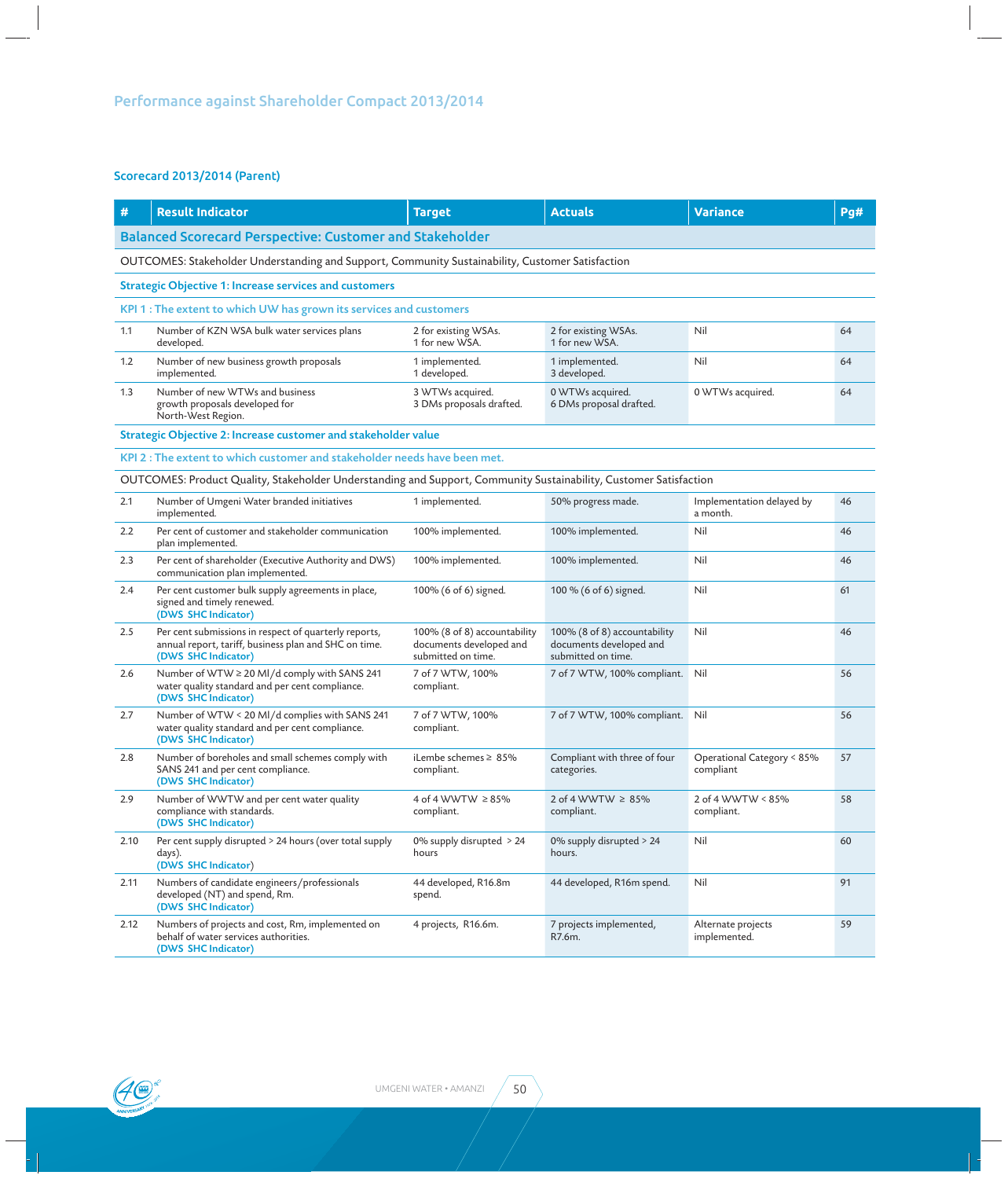| #                                                                                                        | <b>Result Indicator</b>                                                                                                 | <b>Target</b>                            | <b>Actuals</b>                                   | <b>Variance</b>                             | Pg# |  |  |
|----------------------------------------------------------------------------------------------------------|-------------------------------------------------------------------------------------------------------------------------|------------------------------------------|--------------------------------------------------|---------------------------------------------|-----|--|--|
| 2.13                                                                                                     | Number of water education initiatives implemented.<br>(DWS SHC Indicator)                                               | 3 implemented.                           | 3 implemented.                                   | Nil                                         | 72  |  |  |
| 2.14                                                                                                     | Number of CSI initiatives implemented.                                                                                  | 1 implemented.                           | 1 implemented.                                   | Nil                                         | 72  |  |  |
| 2.15                                                                                                     | Per cent PSP and contractor order values awarded to<br><b>BBBEE</b> suppliers.                                          | 30% for PSPs and<br>35% for contractors. | 33.5% for PSPs and<br>37.3% for contractors.     | Overall excellent progress<br>achieved.     | 72  |  |  |
| 2.16                                                                                                     | Per cent BBBEE spend (of total spend).<br>(DWS SHC Indicator)                                                           | 70% of total spend.                      | 65.56% Including SOEs.<br>85.70% Excluding SOEs. | 4.44% below target<br>with SOEs.            | 72  |  |  |
| 2.17                                                                                                     | Number of new BBBEE entrants.<br>(DWS SHC Indicator)                                                                    | $\geq$ 3 new entrants.                   | 14 new entrants.                                 | Nil                                         | 72  |  |  |
| 2.18                                                                                                     | Number of temporary jobs created.<br>(DWS SHC Indicator)                                                                | 300 jobs.                                | 3375 jobs created.                               | Nil                                         | 72  |  |  |
| <b>Balanced Scorecard Perspective: Financial</b>                                                         |                                                                                                                         |                                          |                                                  |                                             |     |  |  |
| OUTCOMES: Financial Viability, Stakeholder Understanding and Support, Community Sustainability           |                                                                                                                         |                                          |                                                  |                                             |     |  |  |
|                                                                                                          | Strategic Objective 3: Increase mobilisation of funds.                                                                  |                                          |                                                  |                                             |     |  |  |
| KPI 3 : Increased funding collaboration and funds mobilised for sustainable growth, expansion and access |                                                                                                                         |                                          |                                                  |                                             |     |  |  |
| 3.1                                                                                                      | Total RBIG funding received, Rm.                                                                                        | R95m.                                    | R101m.<br>Slightly above target.                 | Nil                                         | 130 |  |  |
| 3.2                                                                                                      | Per cent wastewater business model developed and<br>implemented.                                                        | 100% developed and<br>implemented.       | 100% developed.                                  | Refinement and<br>implementation to follow. | 123 |  |  |
| 3.3                                                                                                      | Per cent tariff and pricing plan reviewed and<br>implemented.                                                           | 100% reviewed and<br>implemented.        | 100% reviewed and<br>implemented.                | Nil                                         | 123 |  |  |
| 3.4                                                                                                      | Per cent debt/gearing plan for growth developed and<br>reviewed.                                                        | 100% reviewed.                           | 100% reviewed.                                   | Nil                                         | 170 |  |  |
| Strategic Objective 4: Increase financial sustainability                                                 |                                                                                                                         |                                          |                                                  |                                             |     |  |  |
|                                                                                                          | KPI 4 : The extent to which there are sustainable financial returns for each system, area, region and the organisation. |                                          |                                                  |                                             |     |  |  |
| 4.1                                                                                                      | Total surplus (loss) Rm and per cent variance for UW<br>(Bulk Water and Wastewater and s30).<br>(DWS SHC Indicator)     | R388m ± 10%.                             | R674m.<br>R286m above target.                    | Nil                                         | 126 |  |  |
| 4.2                                                                                                      | Total revenue, Rm and per cent variance.<br>(DWS SHC Indicator)                                                         | R2.27bn ± 10%.                           | R2.19bn (within variance of<br>$10\%$ ).         | Nil                                         | 126 |  |  |
| 4.3                                                                                                      | Total expenditure, Rm and per cent variance.<br>(DWS SHC Indicator)                                                     | $R1.88bn \pm 10\%$ .                     | R1.54bn.<br>R0.34bn below budget.                | Nil                                         | 126 |  |  |
| 4.4                                                                                                      | Total s30 revenue, Rm and per cent of turnover.<br>(DWS SHC Indicator)                                                  | R290m, 13%.                              | R298m, 14% of turnover.<br>R8m above target.     | Nil                                         | 149 |  |  |
| 4.5                                                                                                      | Per cent return on assets.<br>(DWS SHC Indicator)                                                                       | $9.05%$ .                                | 13.12%<br>4.07% above target.                    | Nil                                         | 115 |  |  |
| 4.6                                                                                                      | Number of debtor days.<br>(DWS SHC Indicator)                                                                           | $\leq 40$ .                              | 39                                               | Nil                                         | 115 |  |  |
| 4.7                                                                                                      | Number of breaches in materiality and<br>significance framework.<br>(DWS SHC Indicator)                                 | Zero.                                    | Zero.                                            | Nil                                         | 124 |  |  |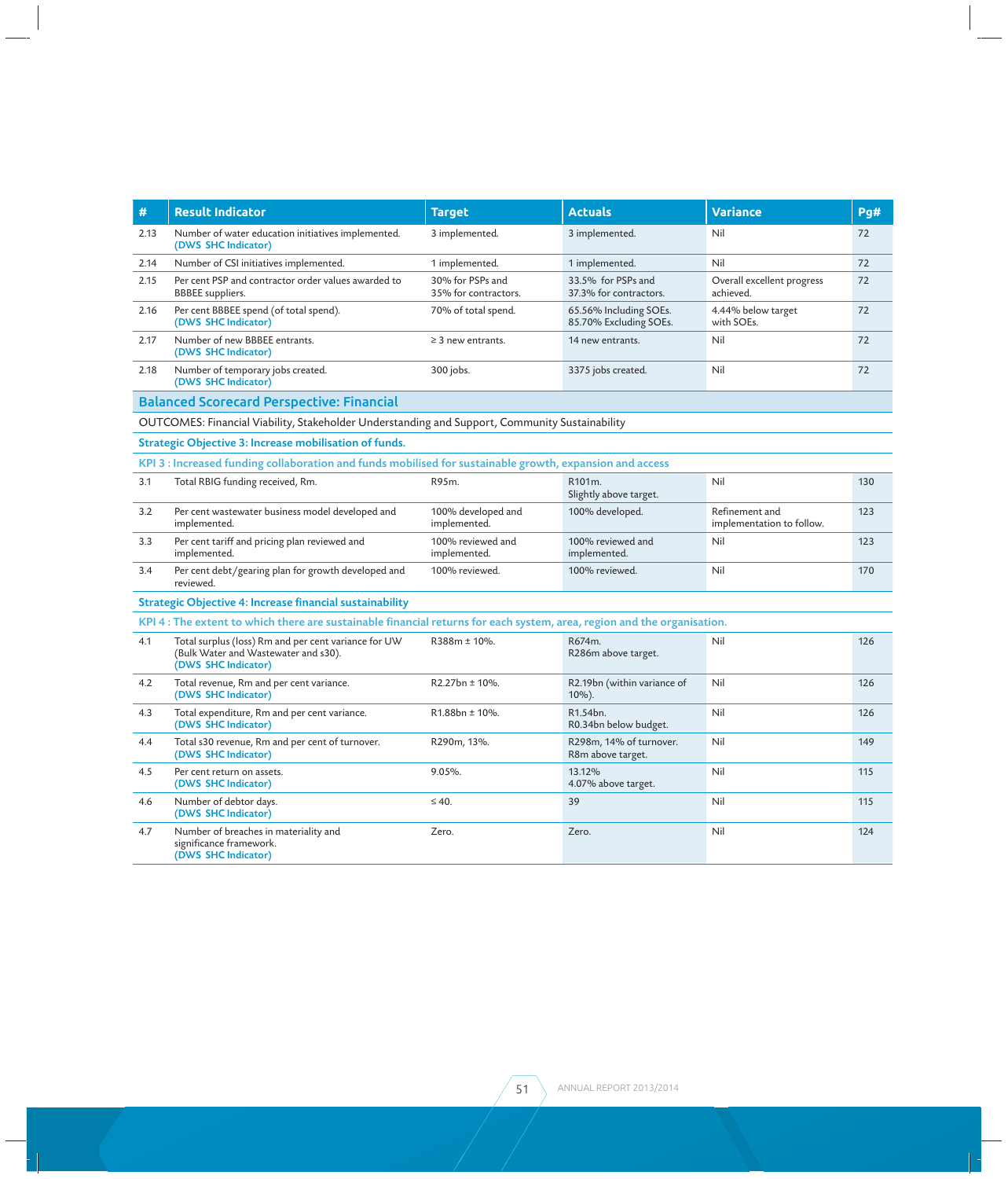## Scorecard 2013/2014 (Parent)

| #                                                                                 | <b>Result Indicator</b>                                                                                                    | <b>Target</b>                                | <b>Actuals</b>                                                       | <b>Variance</b>                                | Pq#          |  |  |
|-----------------------------------------------------------------------------------|----------------------------------------------------------------------------------------------------------------------------|----------------------------------------------|----------------------------------------------------------------------|------------------------------------------------|--------------|--|--|
| <b>Strategic Objective 5: Improve financial ratios</b>                            |                                                                                                                            |                                              |                                                                      |                                                |              |  |  |
| KPI 5 : Ratios for financial viability and sustainability met.                    |                                                                                                                            |                                              |                                                                      |                                                |              |  |  |
| 5.1                                                                               | Debt to Equity %.<br>(DWS SHC Indicator)                                                                                   | $\leq 33\%$                                  | 28%                                                                  | Nil                                            | 115          |  |  |
| 5.2                                                                               | Interest cover ratio.                                                                                                      | $\geq$ 3.2                                   | 5.08                                                                 | Nil                                            | 115          |  |  |
| 5.3                                                                               | Liquidity - operating cash flows, Rm.<br>(DWS SHC Indicator)                                                               | $\geq$ R600m                                 | R860m                                                                | Nil                                            | 130          |  |  |
| 5.4                                                                               | Gross profit margin % for primary activity.<br>(DWS SHC Indicator)                                                         | $\geq 48\%$                                  | 60%                                                                  | Nil                                            | 131          |  |  |
| 5.5                                                                               | Net profit margin for % primary activity.<br>(DWS SHC Indicator)                                                           | $\geq 19\%$                                  | 34%                                                                  | Nil                                            | 131          |  |  |
| 5.6                                                                               | Gross profit margin % for secondary activity.<br>(DWS SHC Indicator)                                                       | $\geq 5\%$                                   | 6%                                                                   | Nil                                            | 131          |  |  |
| 5.7                                                                               | Net profit margin % for secondary activity.<br>(DWS SHC Indicator)                                                         | $\geq 5\%$                                   | 12%                                                                  | Nil                                            | 131          |  |  |
| <b>Balanced Scorecard Perspective: Process</b>                                    |                                                                                                                            |                                              |                                                                      |                                                |              |  |  |
|                                                                                   | <b>OUTCOME: Operational Resiliency</b>                                                                                     |                                              |                                                                      |                                                |              |  |  |
| Strategic Objective 6: Improve service delivery systems.                          |                                                                                                                            |                                              |                                                                      |                                                |              |  |  |
|                                                                                   | KPI 6 : The extent to which business processes, policies and systems are enabling strategy implementation.                 |                                              |                                                                      |                                                |              |  |  |
| 6.1                                                                               | Number of working days for awarding of capital expenditure<br>programme tenders from requisition to award.                 | 60 working days.                             | 1 of 13 projects within 60 days.<br>4 of 13 projects within 90 days. | 92% exceeded 60 days.<br>69% exceeded 90 days. | 68           |  |  |
| 6.2                                                                               | Number of working days from tender award to issuing<br>of signed contract and/or purchase order.                           | 24 working days.                             | 0 to 7 working days.                                                 | Nil                                            | 68           |  |  |
| 6.3                                                                               | Per cent EPCM process reviewed and aligned to<br>capital expenditure programme.                                            | 100% reviewed and aligned.                   | 100% reviewed and aligned.                                           | Nil                                            | 68           |  |  |
| 6.4                                                                               | Number of environmental sustainability and Research<br>and Development initiatives implemented.                            | 7 implemented.                               | >7 implemented.                                                      | Nil                                            | 78 and<br>96 |  |  |
| 6.5                                                                               | Per cent ERP system reviewed and cost-effective<br>option selected.                                                        | 100% reviewed<br>and selected.               | 50% reviewed.                                                        | Selection of ERP system.                       | 98           |  |  |
| 6.6                                                                               | Unqualified / qualified external audit report.<br>(DWS SHC Indicator)                                                      | Unqualified audit.                           | Unqualified audit.                                                   | Nil                                            | 120          |  |  |
| 6.7                                                                               | Number of repeat and unresolved findings.<br>(DWS SHC Indicator)                                                           | 0 repeat, 4 unresolved                       | 0 repeat, 9 unresolved                                               | > 4 unresolved findings                        | 34           |  |  |
| 6.8                                                                               | Per cent Board member attendance.<br>(DWS SHC Indicator)                                                                   | $\geq 80\%$ .                                | 81.79%.                                                              | Nil                                            | 32           |  |  |
| 6.9                                                                               | Number of reports developed per system for<br>monitoring/reviewing risk, fraud/ethics, legal<br>compliance and governance. | 100% (4 of 4 reports<br>per system).         | 100% (4 of 4 reports per system).                                    | Nil                                            | 34           |  |  |
| 6.10                                                                              | DIFR ratio.                                                                                                                | $\leq 1.0$ .                                 | 0.14.                                                                | Nil                                            | 89           |  |  |
| <b>Balanced Scorecard Perspective: Organisational Capacity</b>                    |                                                                                                                            |                                              |                                                                      |                                                |              |  |  |
| <b>OUTCOME:</b> Infrastructure Stability                                          |                                                                                                                            |                                              |                                                                      |                                                |              |  |  |
| Strategic Objective 7: Improve and increase infrastructure assets.                |                                                                                                                            |                                              |                                                                      |                                                |              |  |  |
| KPI 7 : Infrastructure expenditure within target cash flows and completion dates. |                                                                                                                            |                                              |                                                                      |                                                |              |  |  |
| 7.1                                                                               | Total capital expenditure implemented Rm, per cent variance.<br>(DWS SHC Indicator)                                        | $R676 \pm 15%$ .<br>(75% of budget of R902m) | R1022m<br>Spend target met and exceeded                              | Nil                                            | 68           |  |  |
| 7.2                                                                               | Per cent variance of capital expenditure project milestone dates.<br>(DWS SHC Indicator)                                   | $≤ 15%$ .                                    | 19% variance.                                                        | 4% above target variance<br>of 15%.            | 68           |  |  |
| 7.3                                                                               | Rural capital projects implemented Rm,<br>per cent variance.<br>(DWS SHC Indicator)                                        | $R288m \pm 15%$ .                            | R694m.<br>Spend target met and exceeded.                             | Nil                                            | 68           |  |  |
| 7.4                                                                               | Number of rural capital projects implemented.<br>(DWS SHC Indicator)                                                       | 7 implemented.                               | > 7 implemented.                                                     | Nil                                            | 68           |  |  |